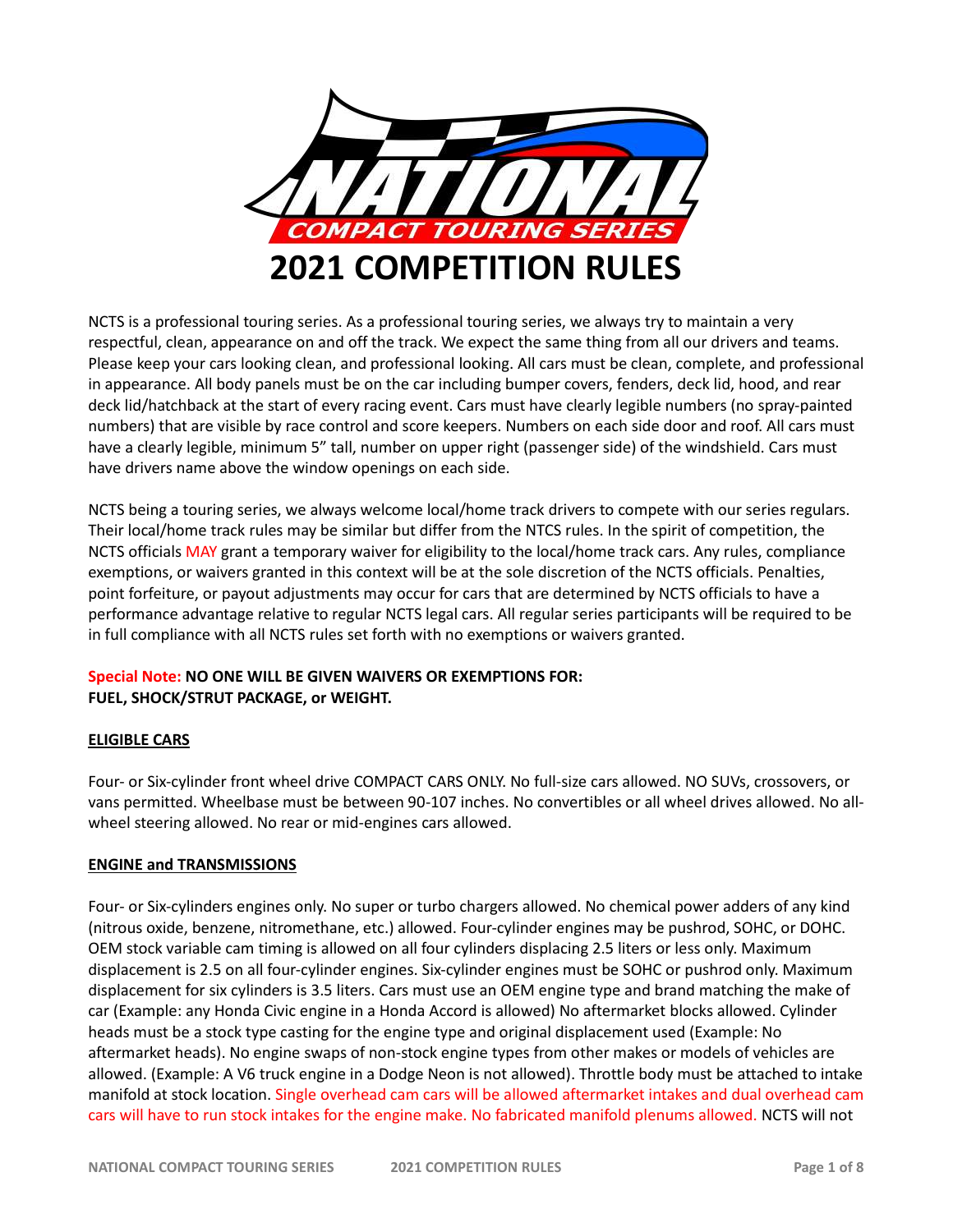be using restrictors during 2021, but NCTS officials reserve the right to place a restrictor on a car or cars for the fairness of competition during any NCTS event. Your car may require a restrictor so plan for it. Throttle body EFI or multi-point EFI allowed. No carburetors permitted. A maximum of one fuel injector per cylinder is permitted. OEM style starter must be used and operational at the start of each night's event. INTERNAL ENGINE MODIFICATIONS, such as, but not limited to, porting, polishing, decking, and camshafts, ARE ALLOWED. Both four- and six-cylinder engines may run automatic or manual transmissions. Stock OEM transmissions for the same make and model of car are required. All forward gears and reverse gear must work.

NO adjustable engine or transmission tuning devices allowed.

# **FUEL**

Fuel is restricted to pump gasoline or racing gasoline. NO alcohol (methanol or ethanol) or E85 fuel is permitted. Any car suspected of using alcohol or E85 will be disqualified. No fuel additives (benzene, nitromethane) only Rev X Oil Fuel Additives are allowed. Use of benzene or nitromethane will result in expulsion from the series. If you protest your being found in use of banded fuels this is how the process will be handled. NCTS officials will draw a sample of your fuel to be tested. You will receive no points or pay until those results are received. If it is found that you had illegal fuel, you will lose all points and pay for that event and are responsible to pay for labs fees to have your illegal fuel tested. That lab fee must be paid in full before you can compete with the NCTS again. If there is a second occurrence, you will be banned from competition with the NCTS for the remainder of the 2019 season. If your fuel was found to be legal, NCTS will award you all points and monies you earned for the event.

# **EXHAUST**

A complete exhaust system, consisting of a single tube extending from manifold or header exit to an exit point behind the driver's seat. Exhaust may exit to left, right or center of the car. If the exhaust exits in the center of the car, it must be turned down towards the track. If the tip is within 6" of the fuel cell, there must be a heat shield between the fuel cell and exhaust tip. Maximum exhaust tubing diameter is 2  $\frac{1}{2}$ " and it must be the same diameter from header/manifold collector or flange/reducer to the system exit. (exhaust tips less than 7" in total length are allowed) NO open headers allowed. Exhaust may be welded or bolted, but NO exhaust leaks are permitted the entire length of the exhaust. Loose or leaking exhaust gaskets or exhaust leaks connections will result in disqualification. "Pin-hole" sized leaks may be waived at NCTS officials' discretion in the interest of fairness. NCTS tech officials have the sole discretion in determining what constitutes as a "pin-hole" leak. Exhaust must be routed under the floor pan, and no part of the exhaust system may enter the driver's compartment. No dual exhaust systems are allowed. Mufflers are required.

## **WEIGHT RULES**

## **Base weight**

- **2250 lbs.**
- **DOHC – 2350 lbs.**
- **Honda K engines – 2450 lbs.**

All ballast (steel, lead) must be a solid mass. Ball bearings, steel shot, sandbag, or similar items are NOT ALLOWED. All weight must be painted white, clearly marked with car number/name for easy identification and must be securely fastened to vehicle (bolted, welded, etc...) Any weights lost during competition whether involved in a collision or not, will result in immediate disqualification and suspension from further participation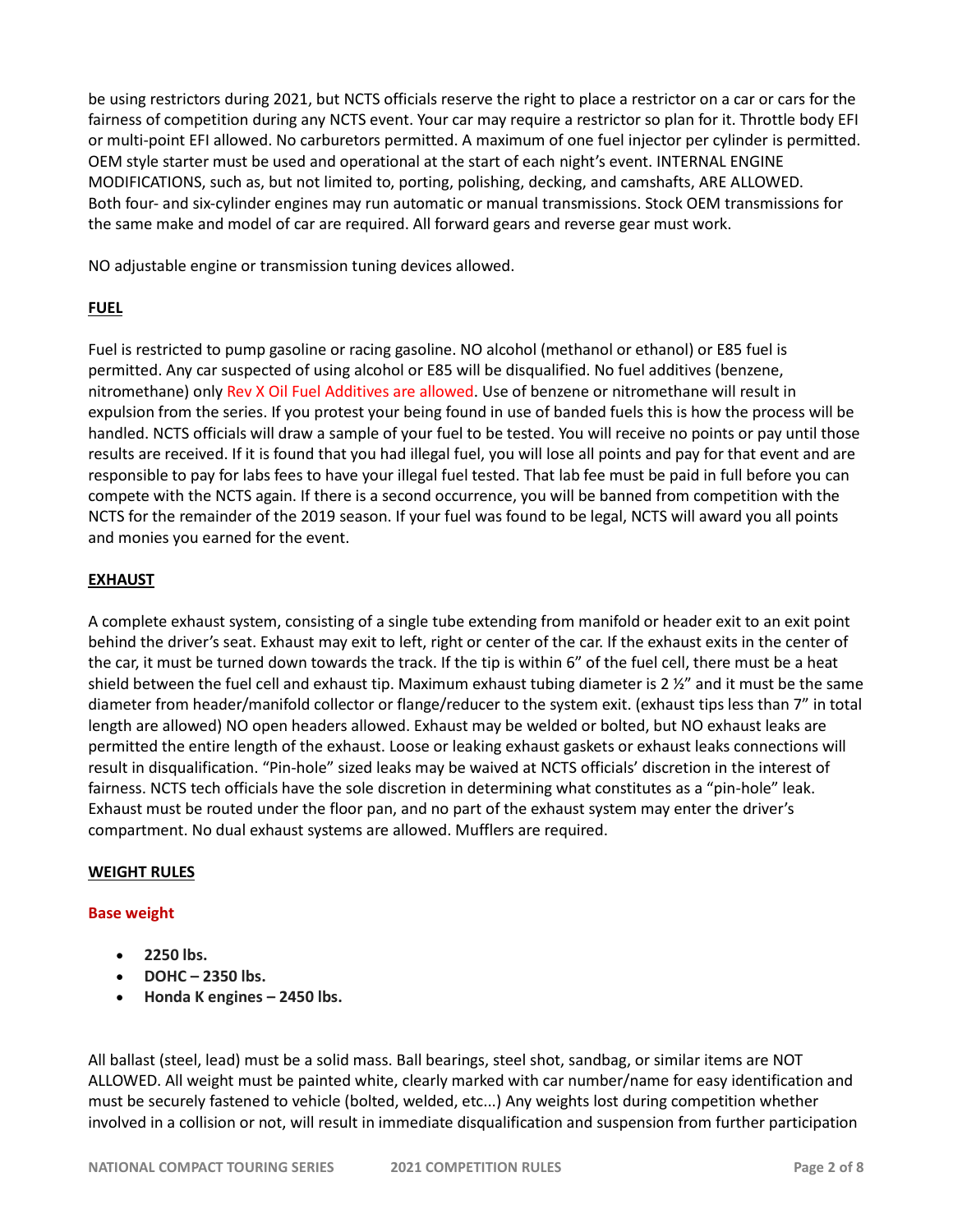of that event and will be subject to thorough inspection before returning to any remaining competition events.

# **CAR SAFETY**

Safety inspections will be conducted for each car on a yearly basis and at every NCTS event. Cars that meet NCTS approval for safety will be marked by series tech officials. Any car that has not been inspected and approved by NCTS tech officials will not be allowed to participate in any on track sessions or races until approval or a single race waiver has been granted by NCTS tech officials.

NOTE: Round tubing for roll cage only. NO square tubing for roll cage.

Roll cage must be 4- or 6-point design, constructed of 1 $\frac{3}{4}$ " or 1  $\frac{1}{2}$ " (minimum) .095" steel tubing. Tubing must be roll cage tubing (HREW, CREW, or DOM). All tubing connections, seams, bracing, etc... must be fully welded (no "tack welds" permitted). Cage must be sufficiently attached to the floor/unit frame of the vehicle by welding to the rocker rail or to ¼" minimum thickness sandwich plates bolted through the floor. HOWEVER, it is highly recommended that the 4 point be attach with 2"x2" square tubing, instead of sandwich plates, but not required. Reinforcing plate, tubing, or steel angle on the inside of the rocker rails is required. Main hoop of cage must include a diagonal reinforcing bar. Roll cage must include a minimum of 3 door bars per side, connected with spacing bars between each door bar. Drivers side bars must be arched away from the driver's seat area. Drivers door bars must be connected by tubing, or bracing, to the rocker rail to reduce inward bending on impact. Drivers door bars must be covered with steel plate on the outside (minimum of 1/8" thickness). Roll cage design must include a minimum of 5 bars extending side to side (top of main hoop, dash bar, middle of main hoop, and bottom of main hoop). An additional bar connecting the left and right-side door bars behind the driver's seat is permitted. Bars extending through the firewall to the front uni-rail(s) are permitted. Diagonal bracing from the A-pillar bars (front uprights) to the dash bar is strongly encouraged. Diagonal support bars extending from the main hoop to the rear are encouraged and may extend to a distance no closer than 10" from the rear bumper. Teams are encouraged to include as much additional bracing within the roll cage as they deem necessary. Any roll cage that does not meet the approval of MCTS officials will not be allowed onto the racetrack.

Core supports may be reinforced or replaced with tubing. Core support structure may not extend rearward beyond the strut towers. Tubing directly connecting the core support to the roll cage is not permitted.

A battery main shut-off switch is required. Master ON/OFF switch MUST work at 2,000 RPM. Master switch MUST be mounted within the drivers reach. A fuel pump shut off switch is also required and must be mounted at the left front (drivers' side) of the interior, in a location that can be reached easily by both the driver and track safety personnel, and the switch must be clearly labeled. Battery may be relocated to the area behind the driver. Battery must be mounted inside a COVERED battery box and securely bolted to the car. Any car that has a trunk mounted battery and a trunk mounted fuel cell MUST have a completely enclosed and SEALED battery box or battery compartment.

ANY fuel lines ran through the driver's compartment, must be in a steel tube painted RED and marked "FUEL LINE, DO NOT CUT" in white lettering. ABSOLUTLY NO RUBBER FUEL LINE IN DRIVERS COMPARTMENT.

Towing devices are required. A secure towing device (hook, chain, cable, bracket, etc...) MUST be in place both front and rear, securely fastened, labeled and or painted with a bright color, and located so as not to present a hazard in the event of contact. We are guests at the tracks we visit, tow hooks are mandatory at most racetracks. Please respect those safety crews by fabricating safe, easily accessible, and usable tow devices.

An Aluminum CONTAINMENT SEAT is MANDATORY! Seat must be mounted to the roll cage using 1" minimum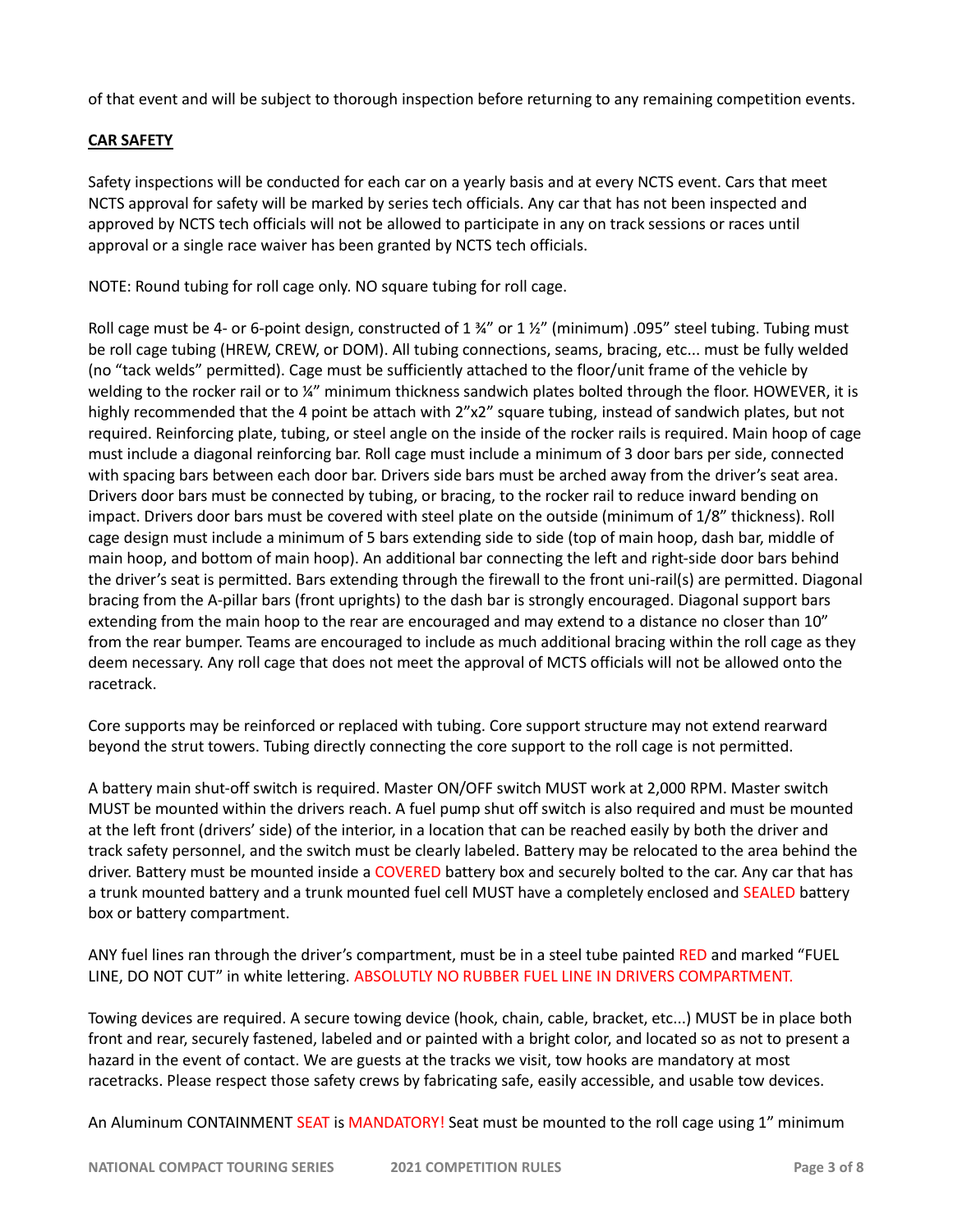diameter tubing or material with equivalent or better strength and bolted with a minimum of four 3/3" or larger (grade 5 or better) bolts with washers to prevent "pull through".

A minimum of a 3" wide, 5 (or 6) point safety harness is required and must be attached with grade 8 hardware (or better) to the roll cage and /or seat mount. Belts must have a certification date no older than 3 years (2018) and must have certification tags still attached. Seat belts must be used and securely latched for all events, and any time the car is on the racing surface.

A Snell SA approved helmet with a no earlier than a SA2010 certification is required and must still have certification tag inside. Helmets must be always worn while on the racing surface. NO Snell M rated (motorcycle) or dirt bike helmets will be allowed. Head Sock or Helmet Skirt highly recommended and will be mandatory in 2020.

Drivers are required to wear a flame retardant SFI rated driving suit, in clean and sound condition with no tears present. Flame retardant racing gloves and shoes are also required. NO mechanic gloves.

HANS, NecksGen, or similar devices are MANDATORY. NO foam wraps around, or horseshoe neck collars permitted. All HANS, NecksGen certification stickers must be no older than 4 years old (2017)

A SFI approved driver's side window net is required, securely mounted with the latching device at the top. Window net must remain latched whenever the car is on the racing surface.

Raceivers are MANDATORY and a part of driver's personal safety equipment. Every driver responsible for making sure they have a fully charged battery and their Raceiver is working before going on the track surface. We will do radio checks before every race and if you are found not to have the event, you will not be able to race.



This is our Raceiver channel during all events unless otherwise specified by NCTS officials.

#### **FUEL CELLS**

Fuel cells are MANDATORY in all cars. Fuel cells must be mounted in the trunk area. The maximum fuel cell capacity permitted is 15 gallons. Fuel cells must be true, made for racing fuel cells, no marine (boat) tanks or portable gas containers (gas cans, jerry cans) allowed. Protective bars for the fuel cell are required. Any fuel cell mounted exposed to the underside of the car must be enclosed by a protective steel can and be protected with a fuel cell safety cage or impact bar. Fuel cells must be equipped with anti-rollover valves and vented to the outside of the trunk at the left rear. Fuel cells must have a securely latching fill cap. Fuel cell must be mounted with a minimum 1/8" thick, 1" wide straps or 1" tubing. All cars must have a metal firewall completely sealing the trunk area and the rear deck from the driver's compartment. Fuel pumps, filters, and fuel lines must be securely mounted, so that they cannot become dislodged or disconnected during a collision. Proper highpressure fuel line and fittings must be used. Any fuel line running through the driver's compartment MUST be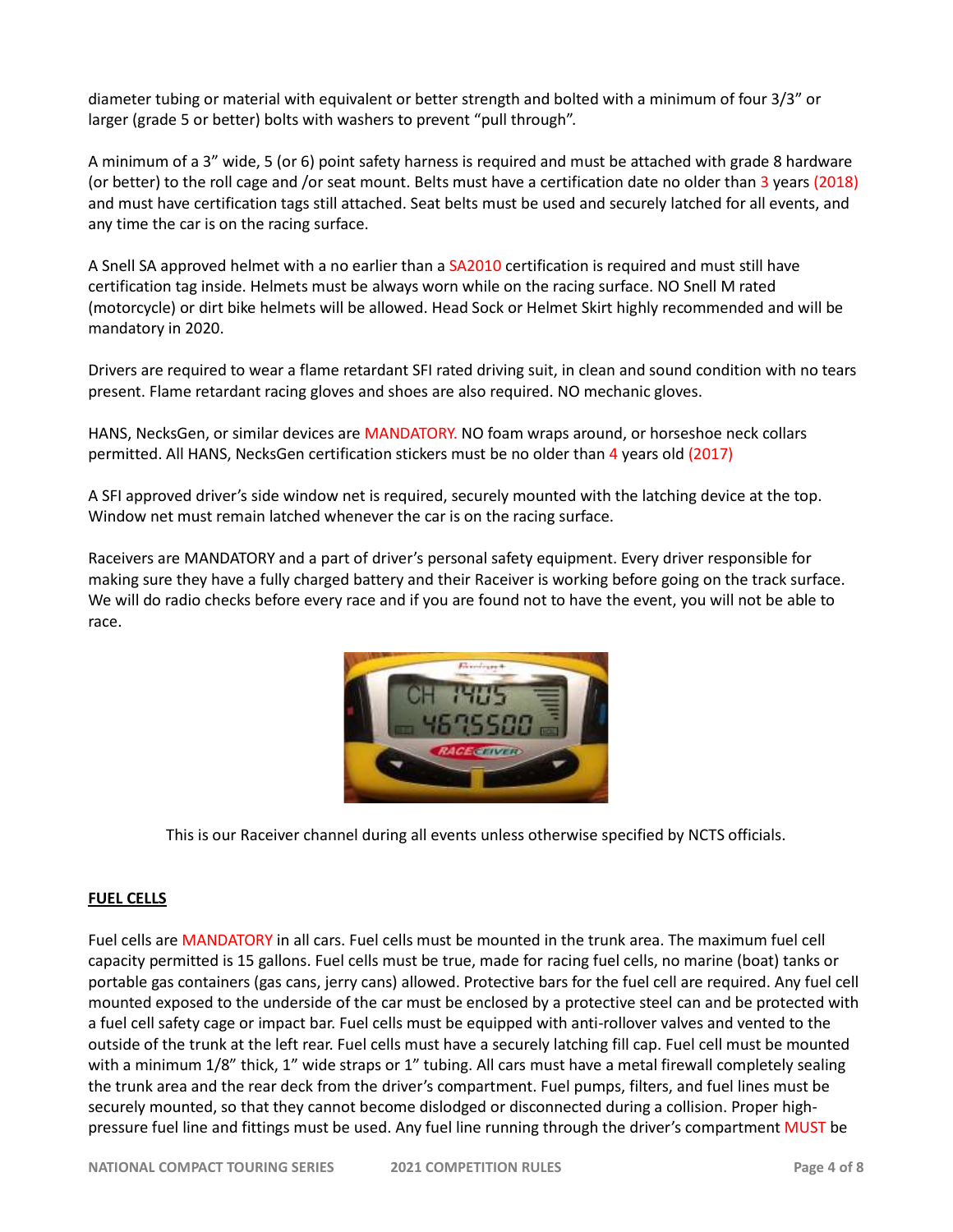ran through steel tubing and painted RED with the lettering "FUEL LINE... DO NOT CUT" on it in White lettering. Any fuel system deemed unsafe by NCTS tech officials will not be allowed on track until the problem is corrected.

Note: Local Track Exception: Drivers MAY be given a one race exception but will not be able to race a second time during the season until a Fuel Cell is in place. The stock fuel tank in the stock location with a skid plate is allowed on all tracks 3/8 mile and smaller. Stock fuel tanks will be permitted on tracks larger than 3/8 mile if permitted by the racetrack owner/promoter. If a track requires fuel cells there will be no exceptions given for that race to any driver.

## **BODY**

All exterior trim, including lights, body moldings, mirrors, etc... must be removed. All cars are required to have a front bumper cover, hood, both front fenders, windshield, all doors, (2 or 4 depending on model) both quarter panels, deck lid (must enclose trunk area), and a rear bumper cover. Pillars A and C must remain stock. Stock or stock appearing body panels must be used. NO flat-sided fabricated bodies or aluminum sheeting body panels. Stock appearing bumpers and covers, including made for oval racing or aftermarket covers, may be used if the shape, size, or style resembles the factory parts. Downforce, shovel, or dirt late model bumper covers are not allowed. Doors must be bolted or welded shut. Doors may be skinned. Interior may be skinned to allow room for all roll cage and safety equipment. Skirting on the front and sides is permitted but must not extend greater than 1/2" beyond the outside width of the tires and must not have sharp protruding edges or ends. NO splitters are allowed. NO rear air diffuser allowed. NO venting of interior, floor, hood, fenders, roof, quarters, doors or trunk panels (except for fuel cell and driver ventilation systems) is allowed. NO aftermarket hood scoops. Brake cooling ducts or vents, connected to the front bumper cover, are permitted. All body panels must be securely attached to the car at the beginning of the race event. Anybody panel, wheel opening, or body attachment that is deemed illegal or unsafe, must be corrected at the direction of the NCTS tech officials before the car will be permitted onto the racing surface. NO bars, (roll or nerf) can come through anybody panel or bumper cover. No body attachment braces may come through anybody panel or bumper cover. No bars below the rear bumper cover except the crash bars for the fuel cell and they must be at least forward of the start of the rear bumper cover. Rub rails are permitted on both sides at doors only and can only be mounted flush against door skins. No nerf type bars used for rub rails. Rub rails may be 1"x1" steel or clear plastic or Lexan decal protector type. Both mounted flush (flat) with no rough edges.

NO body panel, skirting, bumper cover lower than 3" above the ground is allowed at any point.

Cars must have stock frame, stock firewall, and stock floor pans, complete and unmodified. All openings in floor and firewalls must be covered. Trunk floor may be modified or removed to allow for fuel cell installation. Hood and deck lid must be secured with a minimum of two hood pins each. All glass must be removed from the vehicle except for the front windshield. All flammable interior trim and sharp trim brackets must be removed from the interior and trunk areas. All air bags must be removed.

Front windshield may be replaced with Lexan (polycarbonate) or dirt screen. If using Lexan windshield, a center brace supporting the Lexan is recommended. If using a dirt screen, 3 safety bars at a minimum are required in front of the driver and the driver must wear a full-face helmet with eye protection. No Lexan or any other material covering the passenger side windows period. NCTS reserves the right to have any teams make any changes to allow track safety crews quick entry into the drivers cock pit.

Side windows must be Lexan, and design may only made to replace stock side windows of that make/model car. Windows are considered optional and must be Lexan if used.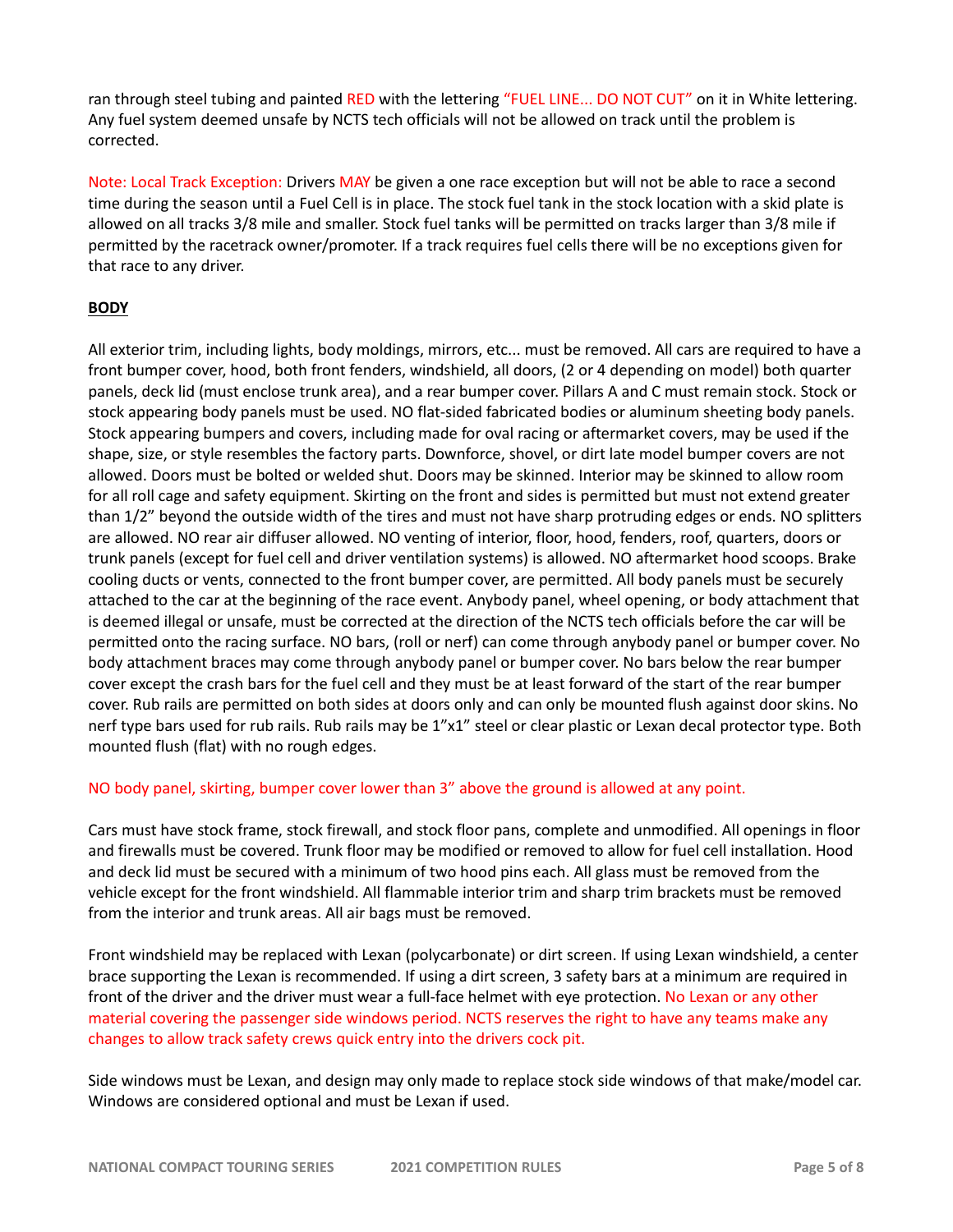Rear deck spoilers are allowed. Maximum spoilers' size is 5" tall and 60" wide. Maximum height of spoiler may not exceed 5" above the deck lid surface. Fabricated spoilers must be seen through (Lexan) or, metal may be used if the spoiler does not limit visibility, so hand gestures and signals may be clearly seen. Any spoiler deemed unsafe by NCTS officials must be removed before the car will be permitted on the racing surface. The front edge of the spoiler must be within 4" of the rear edge of the deck lid, measured horizontally. Spoilers may not extend more than 3" beyond the rear edged of the deck lid, measured horizontally. NO roof mounted spoilers are allowed. NO window mounted spoilers or any other window mounted aerodynamic devices are permitted. Window mounted NACA ducts for driver ventilation systems are permitted. NO verticals, shark fins, billboards, or similar devices allowed.

NO brake lights, strobe lights, under car mounted lights, or headlamps are allowed.

### **SUSPENSION, DRIVETRAIN AND BRAKES**

Cars must maintain a minimum of 3" ride height at frame rails. NO engine or drivetrain component lower than 3" above the ground is allowed.

NO made for racing (i.e., Penske, Afco, Pro, and similar) shocks or struts are allowed. No adjustable struts or shocks are allowed (Any strut or shock with rebound or compression adjustment knobs, rods, bolts, or screws is prohibited). Any spring that fits in the shock mounting location is permitted. Stock or stock style replacement struts or shocks are required. Adjustable sleeves that slide down over the shock strut body are permitted. NO shocks or struts using heims (spherical rod ends) are allowed. Shocks or struts with threads made permanently in their body are not allowed. Stock strut, spring, and shock mounting locations are required.

Stock type front control arms are required. Control arms and mounting locations may be modified for camber and suspension alignment. Strut mounting holes may be modified for camber adjustments. NO aftermarket radius rods allowed. NO solid metal bushings are permitted. Rear trailing arms must remain OEM stock. Rear control arms may be replaced with steel tube and heims ends for safety. Stock rear trailing arms, control arms, and suspension mounting points may be braced for strength.

Stock, aftermarket, and performance sway bars using stock mounting points are permitted. NO made for racing or multipiece sway bars allowed.

All four brakes must work. ABS sensors must be disconnected or removed. NO functioning ABS systems are allowed. Drilled or slotted rotors are allowed. Stock brake calipers must be used. Brake cooling ducts are allowed on the front brakes only. Parking brake must not be used by the driver while competing. Stock brake master cylinder is required. A proportioning valve, on the rear brakes only, is permitted if it is not driver adjustable and is mounted in the engine compartment or trunk.

No adjustable proportioning valves of any kind, for any driver adjustments permitted (knob, handle, or crank). NO aftermarket brake or clutch pedals are allowed.

#### **TIRES AND WHEELS**

Hoosier 790 or 795 will be the specified tire of NCTS in 2021. Sportsman Hoosier 790's allowed for 2021. Teams may substitute DOT stamped tires with a treadwear rating of 200 or greater, (must be clearly marked), a 60 series or taller sidewall with a maximum of a 215-section width or narrower. Tires must be the same all four corners (all Hoosier or all DOT radials) Wheels must be same diameter at all four corners. Soaking tires or the use of tire treatments, including "armor-all" is prohibited.

Right side (passenger side) wheels must be steel racing safety wheels. Stock wheels are permitted on left side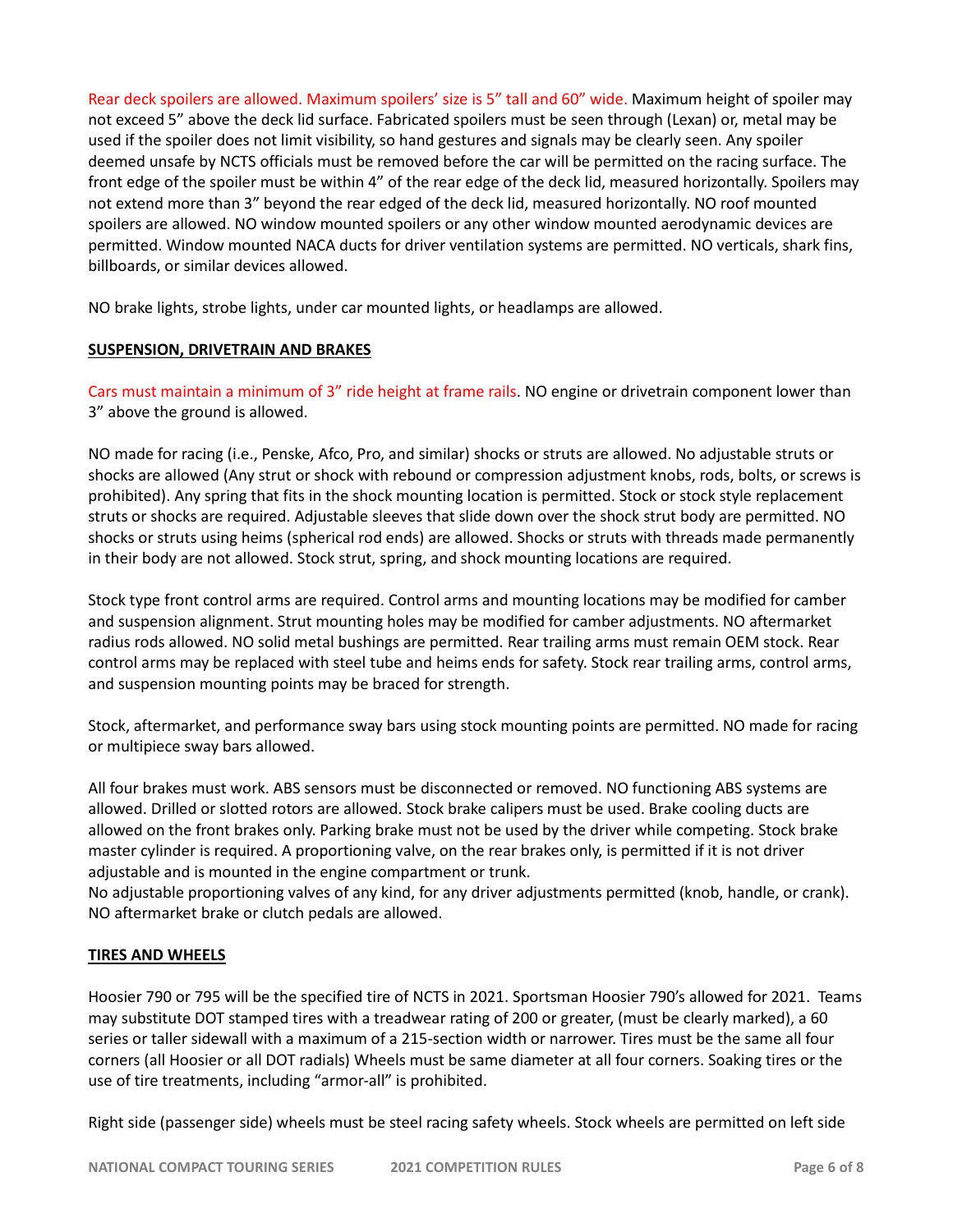(drivers' side) only and must be in sound condition (no bends or cracks). All wheels can be a maximum of 7". Maximum wheel diameter is 15". Permitted backspacing of wheels is 2" or greater. Offset wheels are aloud. NO WHEEL SPACERS or 1" BACKSPACING WHEELS ALLOWED!!!!!

### TIRES MAY NOT EXTEND PAST THE FENDERS AT THE TOP OF THE TIRE.

These cars are not modified or open wheel cars. We currently have no track width rule, but please do not make us implement one. This will be left to the discretion of the NCTS officials and if they deem it to be unsafe you may be asked to narrow it up.

Wheel studs' threads must be visible above the top of the lug nuts. 1" lug nuts are permitted and strongly encouraged.

### **TRANSPONDERS**

Transponders must be mounted at or behind the rear axle, under the car, using proper mounting bracket or pouch. Any driver that loses or damages a transponder will be responsible for full cost of a new replacement. You will not be paid any monies for the event until your transponder has been turned in and verified.

## **ADDITIONAL RULES**

Drivers and teams are always required to allow complete and unfettered access to their racing vehicles by any MCTS officials for the purposes of inspection and rules compliance. Any attempt by a driver, team member, or team representative to limit access to a race vehicle, or to conceal a rules violation from NCTS officials, will result in an immediate disqualification regardless of the condition of the race vehicle. Disqualification can include: a change in heat race or feature race starting position, a change in on-track racing position during a race, a change in heat race or feature race finishing position, or expulsion from the racing event or racing series.

Whenever ordered by any NCTS officials, the driver is required to present himself and his car to the inspection area determined by the NCTS officials on race day. This order may come in the form of a verbal notice during the drivers meeting, a verbal notice directly from a NCTS official, a notice via radio transmission (Raceiver), or by hand signals or gestures from NCTS officials.

IT IS THE RESPONSIBILITY OF THE DRIVER TO KNOW WHEN AND WHERE HE/SHE IS REQUIRED TO REPORT TO FOR TECHNICAL INSPECTION AREA. Failure to report directly to the technical inspection area when required will be considered a deliberate attempt to conceal a rules violation and will result in an AUTOMATIC DISQUALIFICATION.

IT IS THE RESPONSIBILITY OF THE DRIVER TO BE READY AND KNOW WHEN HIS/HER PRACTICE, QUALIFYING, AND RACE IS TAKING PLACE. We cannot and will not hold up the show and will not make any special accommodations for practice or qualifying.

Any driver required to report technical inspection that deliberately stops or visits his/her or another teams pit area before or while in route to the inspection area will be disqualified. (NO EXCETIONS) All race drivers required to report for technical inspection are required to maintain their race vehicle in the EXACT same condition as it was during the race, from the time the vehicle completes the race until technical inspection by NCTS tech officials is completed. Any part removal, part installation, or adjustment to the race vehicle prior to and during the technical inspection process that is not authorized by MCTS tech officials is